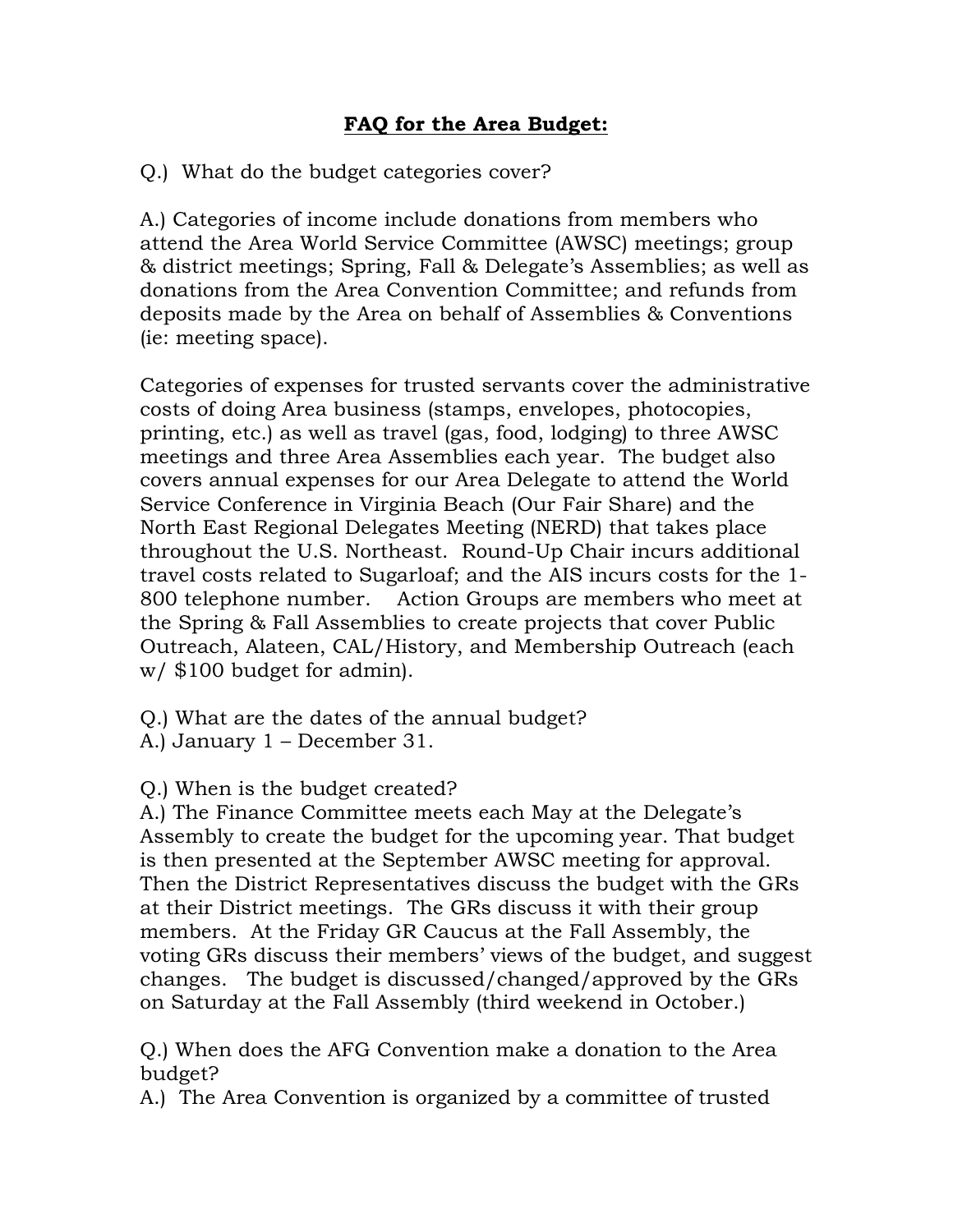servants who have a budget separate from the Area's. Each year during their three-year term, they forecast their expenses and work to ensure enough seed money is passed on from year-to-year to allow the continuation of the convention. Planners must factor in annual increases in marketing materials and location costs, as well as the fluctuation of attendance, to arrive at the amount of seed money to keep. Usually after the end of the three-year term, the convention makes a donation to the Area while ensuring enough seed money for the next committee.

Q.) There seems to be a sizeable difference between the income and expenses that are budgeted and the column to the right showing the actual income and expenses.

A.) In order to keep it simple, we budget total income to equal total expenses. And since donations are voluntary, it's difficult to accurately forecast. The same is true for expenses. Not all trusted servants use their budget. For instance, a member may live near the location of the Fall Assembly and choose to sleep at home, saving lodging expenses.

Q.) The Area Treasurer annually sends an appeal letter asking for individual appeals. Where is the line item for this income?

A.) We follow the process used by the World Service Office and include individual donations with group/district donations. The Area Treasurer often receives checks with no designation of whether it is from the Area appeal letter or just a quarterly donation. To keep it simple, one line item is used.

Q.) How often are adjustments made to the budget? A.) The budget is a working document. Adjustments are made to the budget as needed. Some years no adjustments are made. Other years, many adjustments are made. It's a dynamic process that responds to the needs of the Area, District and Groups as expressed at the Area Assemblies.

Q.) Are balances carried over into the next year?

A.) Yes, they represent the ample reserve (Concept 12, Warranty One) that allows our Area to continue to function despite